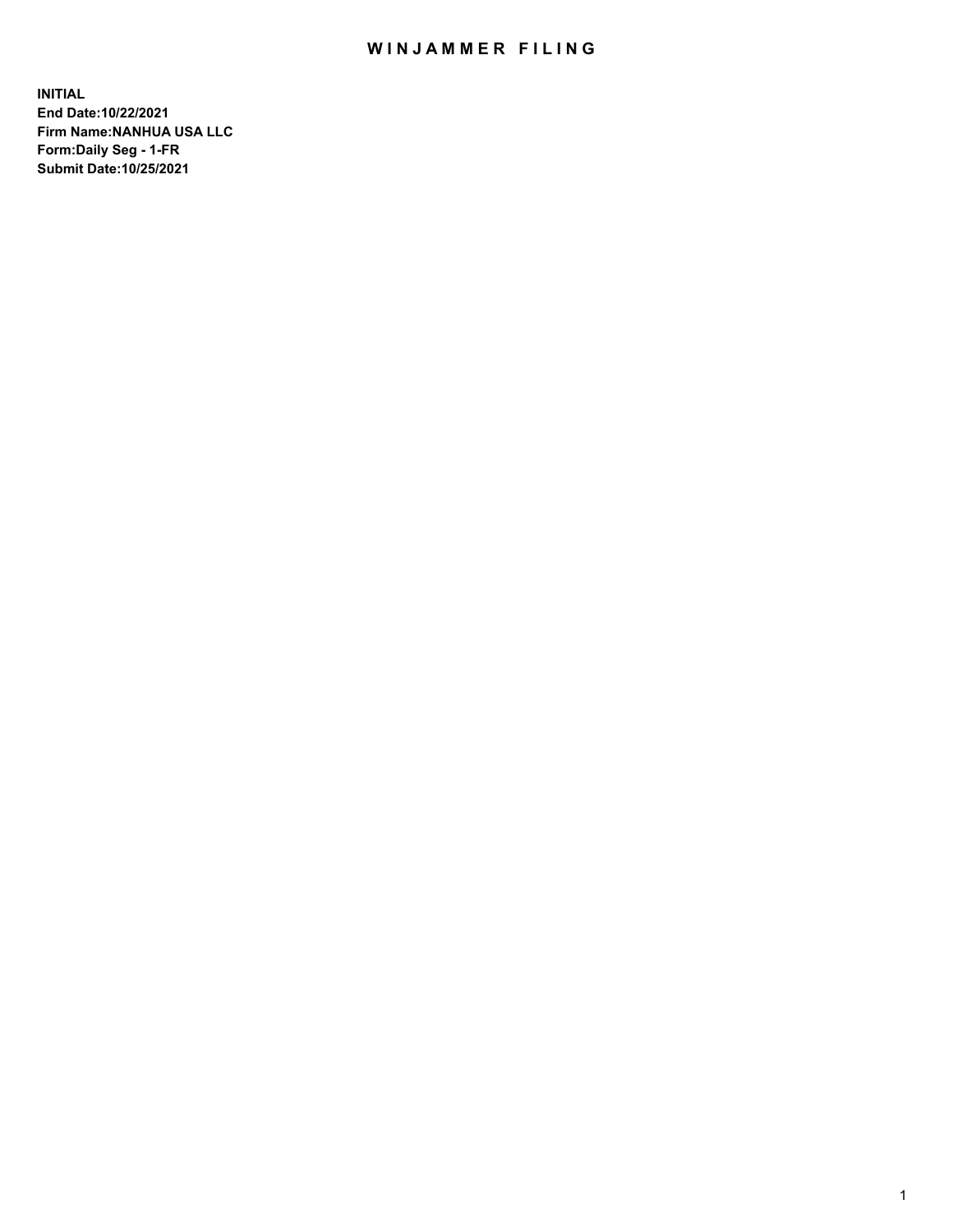## **INITIAL End Date:10/22/2021 Firm Name:NANHUA USA LLC Form:Daily Seg - 1-FR Submit Date:10/25/2021 Daily Segregation - Cover Page**

Name of Company **NANHUA USA LLC** [0010] Contact Name **Tracy Yuan** [0040] Contact Phone Number **+1 (312) 526-3930** [0060] Contact Email Address **tracy.yuan@nanhua-usa.com** [0065] FCM's Customer Segregated Funds Residual Interest Target (choose one): a. Minimum dollar amount: ; or **3,500,000** [8930] b. Minimum percentage of customer segregated funds required:% ; or **0** [8940] c. Dollar amount range between:and; or **0** [8950] **0** [8951] d. Percentage range of customer segregated funds required between:% and%. **0** [8960] **0** [8961] FCM's Customer Secured Amount Funds Residual Interest Target (choose one): a. Minimum dollar amount: ; or **100,000** [8970] b. Minimum percentage of customer secured funds required:% ; or **0** [8980] c. Dollar amount range between:and; or **0** [8990] **0** [8991] d. Percentage range of customer secured funds required between:% and%. **0** [9000] **0** [9001] FCM's Cleared Swaps Customer Collateral Residual Interest Target (choose one): a. Minimum dollar amount: ; or **0** [9010] b. Minimum percentage of cleared swaps customer collateral required:% ; or **0** [9020] c. Dollar amount range between:and; or **0** [9030] **0** [9031]

d. Percentage range of cleared swaps customer collateral required between:% and%. **0** [9040] **0** [9041]

Attach supporting documents CH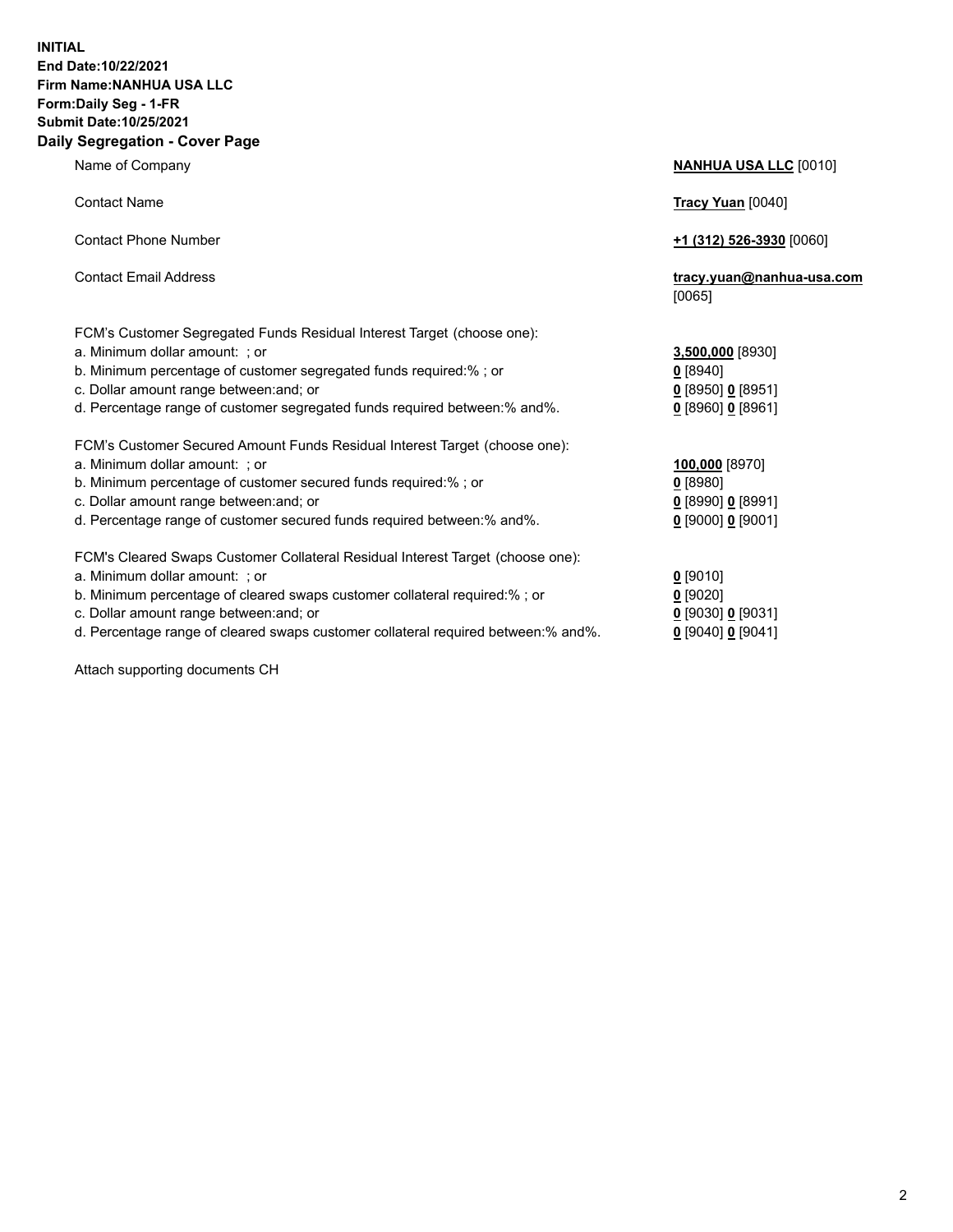## **INITIAL End Date:10/22/2021 Firm Name:NANHUA USA LLC Form:Daily Seg - 1-FR Submit Date:10/25/2021 Daily Segregation - Secured Amounts**

|     | Foreign Futures and Foreign Options Secured Amounts                                         |                           |
|-----|---------------------------------------------------------------------------------------------|---------------------------|
|     | Amount required to be set aside pursuant to law, rule or regulation of a foreign            | $0$ [5605]                |
|     | government or a rule of a self-regulatory organization authorized thereunder                |                           |
| 1.  | Net ledger balance - Foreign Futures and Foreign Option Trading - All Customers             |                           |
|     | A. Cash                                                                                     | 130,053 <sub>[5615]</sub> |
|     | B. Securities (at market)                                                                   | $0$ [5617]                |
| 2.  | Net unrealized profit (loss) in open futures contracts traded on a foreign board of trade   | $0$ [5625]                |
| 3.  | Exchange traded options                                                                     |                           |
|     | A. Market value of open option contracts purchased on a foreign board of trade              | $0$ [5635]                |
|     | B. Market value of open contracts granted (sold) on a foreign board of trade                | $0$ [5637]                |
| 4.  | Net equity (deficit) (add lines 1. 2. and 3.)                                               | 130,053 [5645]            |
| 5.  | Account liquidating to a deficit and account with a debit balances - gross amount           | $0$ [5651]                |
|     | Less: amount offset by customer owned securities                                            | $0$ [5652] $0$ [5654]     |
| 6   | Amount required to be set aside as the secured amount - Net Liquidating Equity              | 130,053 [5655]            |
|     | Method (add lines 4 and 5)                                                                  |                           |
| 7.  | Greater of amount required to be set aside pursuant to foreign jurisdiction (above) or line | 130,053 [5660]            |
|     | 6.                                                                                          |                           |
|     | FUNDS DEPOSITED IN SEPARATE REGULATION 30.7 ACCOUNTS                                        |                           |
| 1.  | Cash in Banks                                                                               |                           |
|     | A. Banks located in the United States                                                       | 483,074 [5700]            |
|     | B. Other banks qualified under Regulation 30.7                                              | 0 [5720] 483,074 [5730]   |
| 2.  | Securities                                                                                  |                           |
|     | A. In safekeeping with banks located in the United States                                   | $0$ [5740]                |
|     | B. In safekeeping with other banks qualified under Regulation 30.7                          | 0 [5760] 0 [5770]         |
| 3.  | Equities with registered futures commission merchants                                       |                           |
|     | A. Cash                                                                                     | $0$ [5780]                |
|     | <b>B.</b> Securities                                                                        | $0$ [5790]                |
|     | C. Unrealized gain (loss) on open futures contracts                                         | $0$ [5800]                |
|     | D. Value of long option contracts                                                           | $0$ [5810]                |
| 4.  | E. Value of short option contracts                                                          | 0 [5815] 0 [5820]         |
|     | Amounts held by clearing organizations of foreign boards of trade<br>A. Cash                |                           |
|     | <b>B.</b> Securities                                                                        | $0$ [5840]<br>$0$ [5850]  |
|     | C. Amount due to (from) clearing organization - daily variation                             | $0$ [5860]                |
|     | D. Value of long option contracts                                                           | $0$ [5870]                |
|     | E. Value of short option contracts                                                          | 0 [5875] 0 [5880]         |
| 5.  | Amounts held by member of foreign boards of trade                                           |                           |
|     | A. Cash                                                                                     | $0$ [5900]                |
|     | <b>B.</b> Securities                                                                        | $0$ [5910]                |
|     | C. Unrealized gain (loss) on open futures contracts                                         | $0$ [5920]                |
|     | D. Value of long option contracts                                                           | $0$ [5930]                |
|     | E. Value of short option contracts                                                          | $0$ [5935] 0 [5940]       |
| 6.  | Amounts with other depositories designated by a foreign board of trade                      | $0$ [5960]                |
| 7.  | Segregated funds on hand                                                                    | 0[5965]                   |
| 8.  | Total funds in separate section 30.7 accounts                                               | 483,074 [5970]            |
| 9.  | Excess (deficiency) Set Aside for Secured Amount (subtract line 7 Secured Statement         | 353,021 [5680]            |
|     | Page 1 from Line 8)                                                                         |                           |
| 10. | Management Target Amount for Excess funds in separate section 30.7 accounts                 | 100,000 [5980]            |
| 11. | Excess (deficiency) funds in separate 30.7 accounts over (under) Management Target          | 253,021 [5985]            |
|     |                                                                                             |                           |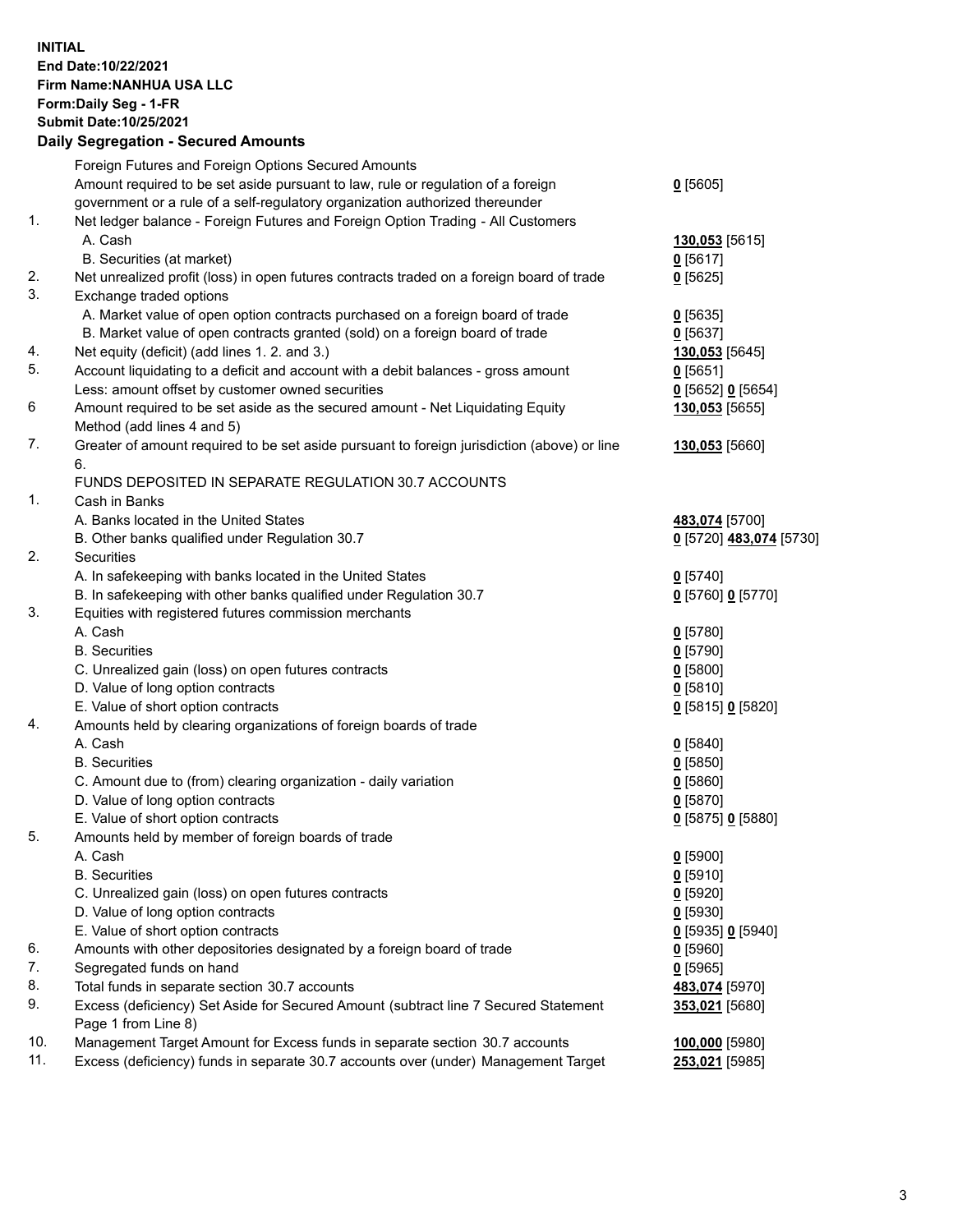**INITIAL End Date:10/22/2021 Firm Name:NANHUA USA LLC Form:Daily Seg - 1-FR Submit Date:10/25/2021 Daily Segregation - Segregation Statement** SEGREGATION REQUIREMENTS (Section 4d(2) of the CEAct) 1. Net ledger balance A. Cash **144,648,152** [5000] B. Securities (at market) **0** [5010] 2. Net unrealized profit (loss) in open futures contracts traded on a contract market **-23,658,246** [5020] 3. Exchange traded options A. Market value of open option contracts purchased on a contract market **381,238** [5030] B. Market value of open option contracts granted (sold) on a contract market **-2,078,068** [5040] 4. Net Equity (deficit) (add lines 1, 2, and 3) **119,293,076** [5050] 5. Accounts liquidating to a deficit and accounts with debit balances - gross amount **0** [5060] Less: amount offset by customer owned securities **0** [5070] **0** [5080] 6. Amount required to be segregated (add lines 4 and 5) **119,293,076** [5090] FUNDS IN SEGREGATED ACCOUNTS 7. Deposited in segregated funds bank accounts A. Cash **4,144,656** [5100] B. Securities representing investment of customers' funds (at market) **0** [5110] C. Securities held for particular customers or option customers in lieu of cash (at market) **0** [5120] 8. Margins on deposit with derivatives clearing organizations of contract markets A. Cash **131,034,791** [5130] B. Securities representing investment of customers' funds (at market) **0** [5140] C. Securities held for particular customers or option customers in lieu of cash (at market) **0** [5150] 9. Net settlement from (to) derivatives clearing organizations of contract markets **446,531** [5160] 10. Exchange traded options A. Value of open long option contracts **381,238** [5170] B. Value of open short option contracts **-2,078,068** [5180] 11. Net equities with other FCMs A. Net liquidating equity **0** [5190] B. Securities representing investment of customers' funds (at market) **0** [5200] C. Securities held for particular customers or option customers in lieu of cash (at market) **0** [5210] 12. Segregated funds on hand **0** [5215] 13. Total amount in segregation (add lines 7 through 12) **133,929,148** [5220] 14. Excess (deficiency) funds in segregation (subtract line 6 from line 13) **14,636,072** [5230] 15. Management Target Amount for Excess funds in segregation **3,500,000** [5240] 16. Excess (deficiency) funds in segregation over (under) Management Target Amount Excess **11,136,072** [5250]